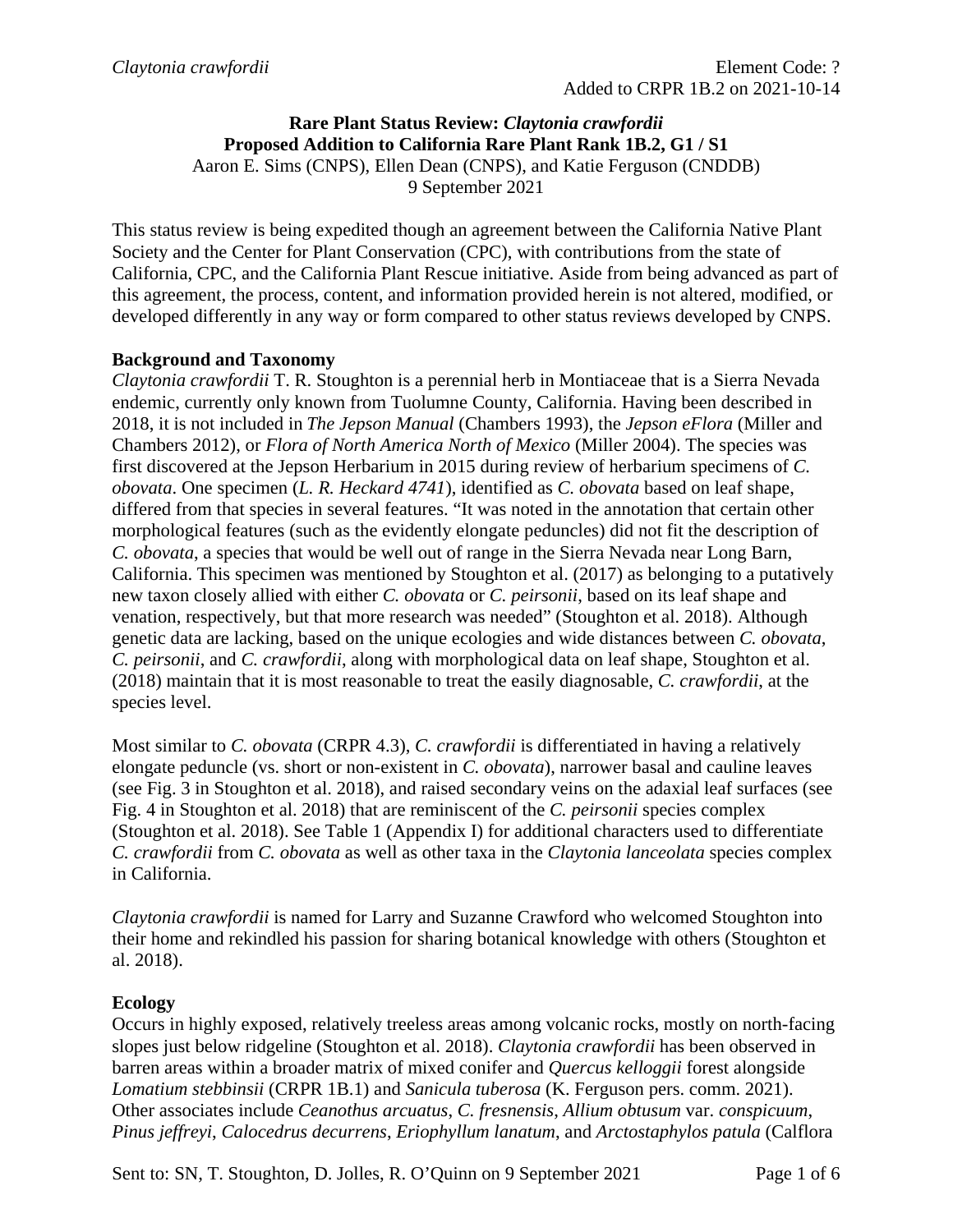2021, K. Ferguson pers. comm. 2021). It blooms from April to May and occurs at an approximate elevation of 1,540 to 1,920 meters (5,050 to 6,300 feet) (Stoughton et al. 2018, Calflora 2021, CalPhotos 2021, Ferguson pers. comm. 2021, Google LLC 2021).

## **Distribution and Abundance**

*Claytonia crawfordii* is currently known from only four occurrences and is endemic to the central High Sierra Nevada bioregion of Tuolumne County, California. Its occurrences are clustered in three general localities: the headwaters of Beaver Creek, vicinity of Long Barn/Bald Mountain, and Crandall Peak. All but one of its occurrences are recent, with the single historical record being based on a voucher specimen collected near Crandall Peak in 1990 (*Peggy Carkeet s.n.*, OSC) (Stoughton et al. 2018). Three of the four occurrences are in Stanislaus National Forest and the remaining occurrence (record #1) is on Sierra Pacific Industries land. Two occurrences include population information: 29 individuals were observed on 13 May 2020 at record #1, with 99% in fruit and 1% in vegetative condition (A. Taylor field survey form, K. Ferguson pers. comm. 2021); approximately 20 individuals were observed on 19 April 2021 at record #3, mostly in fruit with a few in flower (M. Henwood pers. comm. 2021).

### **Status and Threats**

The single record of *Claytonia crawfordii* on Sierra Pacific Industries land notes that portions of the population are growing adjacent to a proposed timber harvest unit and would be incorporated into harvest planning and CalFire approval. The other occurrences on Stanislaus NF have no current threats known. Climate change and its effects leading to severe drought and lack of snow accumulation could be a threat to this species.

#### **Summary**

Based on the available information, CNPS and CNDDB recommend adding *C. crawfordii* to 1B.2 of the CNPS Inventory. A threat rank of 0.2 is recommended based on 25% of its occurrences being threatened or possibly threatened and in having very small to unknown population sizes. If knowledge on the distribution, threats, and rarity status of *C. crawfordii*  changes in the future, we will re-evaluate its status at that time.

### **Recommended Actions**

CNPS: Add *Claytonia crawfordii* to 1B.2 CNDDB: Add *Claytonia crawfordii* to G1 / S1

### **Draft CNPS Inventory Record**

*Claytonia crawfordii* T.R.Stoughton Crawford's spring beauty Montiaceae CRPR 1B.2 Tuolumne Liberty Hill 3812031, Strawberry 3812021, Crandall Peak 3812022 Upper montane coniferous forest / volcanic, rocky, openings; elevation 1,540 to 1,920 meters (5,050 to 6,300 feet) Perennial herb. Blooms April to May. Threats: Possibly threatened by logging. References:

• Original description: *American Journal of Botany* 105(3): 536-548 (2018).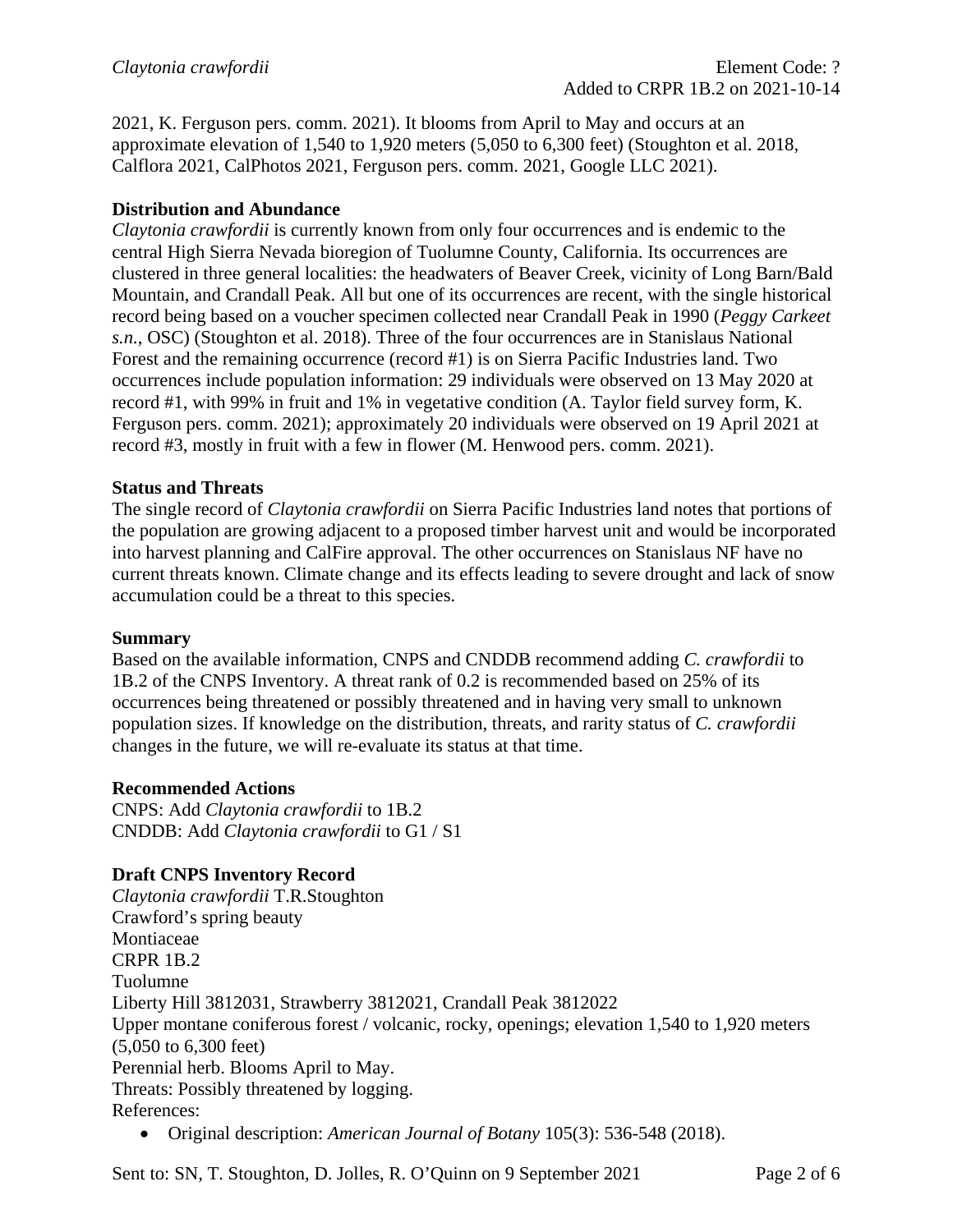#### **Literature Cited**

Calflora. 2021. Information on wild California plants for conservation, education, and appreciation. Website http://www.calflora.org/ [accessed 24 August 2021].

CalPhotos. 2021. CalPhotos: Plants. Regents of the University of California, Berkeley. Website http://calphotos.berkeley.edu/flora/ [accessed 24 August 2021].

Chambers, K. L. 1993. *Claytonia* L. (Portulacaceae). Pp 898–900 *in* Hickman, J. C. (ed.), *The Jepson manual: Higher plants of California*. University of California Press, Berkeley, CA.

Google LLC. 2021. Google Earth Pro (Version 7.3.2.5776) [Software]. Available at https://www.google.com/earth/.

Miller, J. M. 2004. *Claytonia* Linnaeus, *in* Flora of North America Editorial Committee (eds.), *Flora of North America North of Mexico, Volume 4*. Website http://www.efloras.org/florataxon.aspx?flora\_id=1&taxon\_id=107275 [accessed 24 August] 2021].

Miller, J. M. and K. L. Chambers. 2012. *Claytonia lanceolata*. *In*: Jepson Flora Project (eds.), *Jepson eFlora.* Website http://ucjeps.berkeley.edu/eflora/eflora\_display.php?tid=19622 [accessed 24 August 2021].

Stoughton, T. R., D. D. Jolles, and R. L. O'Quinn. 2017. The western spring beauties, *Claytonia lanceolata* (Montiaceae): A review and revised taxonomy for California. *Systematic Botany* 42(2): 283-300. (Taxonomic treatment.)

Stoughton, T. R., R. Kriebel, D. D. Jolles, and R. L. O'Quinn. 2018. Next-generation lineage discovery: A case study of tuberous *Claytonia* L. *American Journal of Botany* 105(3): 536-548.

#### **Personal Communications**

Ferguson, Katie. 2021. CNDDB Botanist, California Department of Fish and Wildlife. Email correspondence including field survey form for *Claytonia crawfordii*. 9 June 2021.

Henwood, Maeve J. 2021. Botanist, Sierra Pacific Industries. Email including information about one of the *Claytonia crawfordii* sites off of Bald Mountain. 26 August 2021.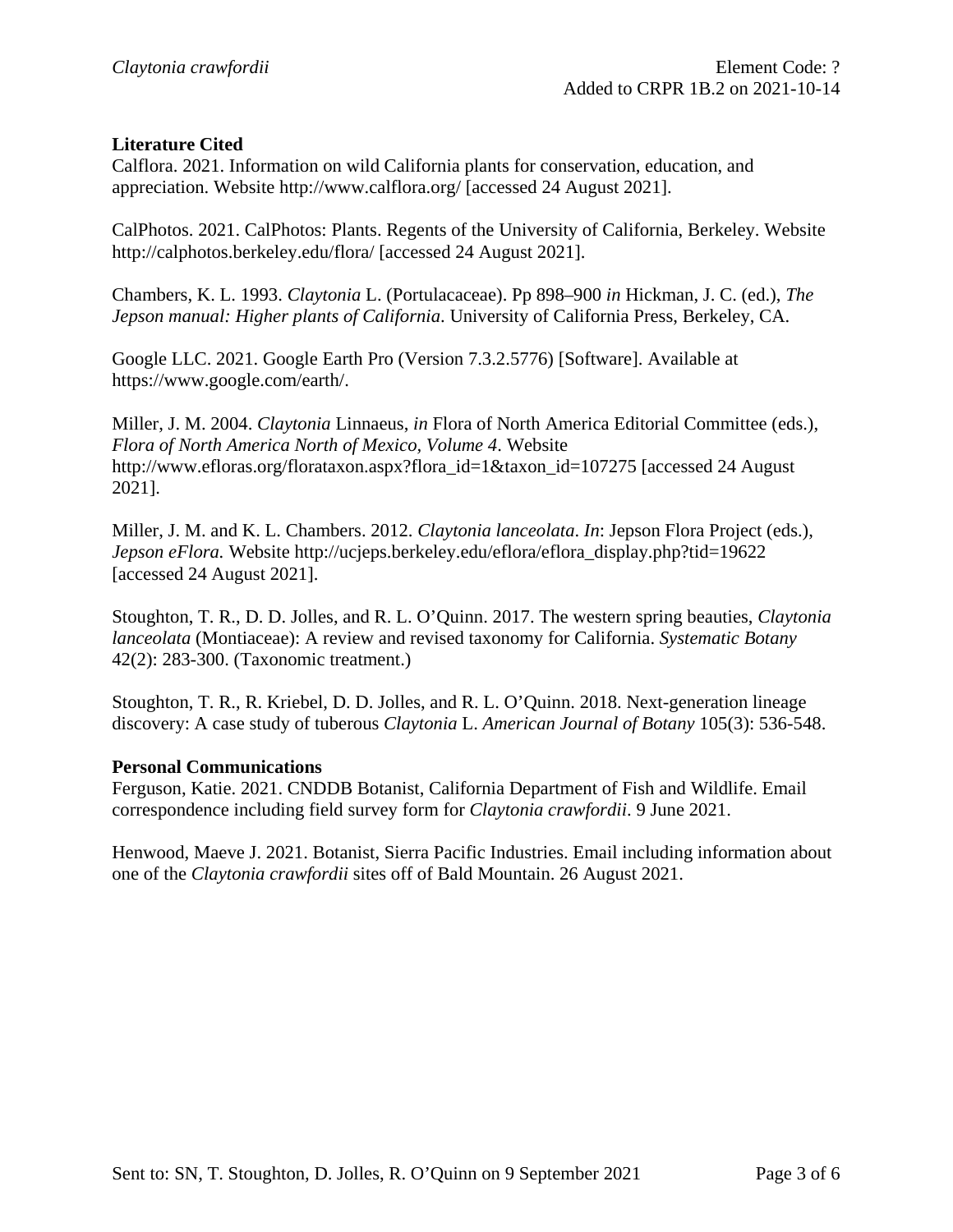### **APPENDIX I – TABLES AND FIGURES**

**Table 1:** Selected characters used to differentiate taxa in the *Claytonia lanceolata* species complex in California. Taxa are listed in same order of appearance as the taxonomic key provided in Stoughton et al. (2017), with the exception of the more recently described *C. crawfordii*. Light gray cells indicate duplicate entries to assist with making comparisons. (Table developed using characters from Stoughton et al. 2017 and 2018.)

| <b>Scientific name</b>              | <b>Cauline leaves</b>                                                                                                                                                                        | <b>Adaxial leaf</b>                                                                                                                                                   | <b>Inflorescence</b>                                                                                                                                                                                    | Geology                                                                                    | Range                                                                                                                                  |
|-------------------------------------|----------------------------------------------------------------------------------------------------------------------------------------------------------------------------------------------|-----------------------------------------------------------------------------------------------------------------------------------------------------------------------|---------------------------------------------------------------------------------------------------------------------------------------------------------------------------------------------------------|--------------------------------------------------------------------------------------------|----------------------------------------------------------------------------------------------------------------------------------------|
| C. panamintensis<br>C. serpenticola | 2-4, opposite at least<br>proximally, 1-nerved<br>elliptic to<br>oblanceolate,<br>distinctly petiolate<br>2-4, alternate to<br>subopposite,<br>1-nerved<br>gen. $>$ 5 x<br>longer than wide, | surface<br>dark green<br>(often at<br>least weakly<br>beet-red<br>abaxially)<br>gen.<br>greenish $1^\circ$<br>veins at<br>base, blades<br>gen. similar<br>in color on | 1-3, terminal<br>and often also<br>axillary,<br>pedunculate,<br>unibracteate,<br>bracts<br>1-3 mm long<br>1-3, terminal<br>and often also<br>axillary,<br>pedunculate,<br>unibracteate,<br>bract 1-2 mm | marble,<br>sandstone,<br>shale/slate<br>gabbro,<br>peridotite,<br>serpentinite<br>or shale | Panamint<br>Mountains<br>east to Spring<br>Mountains of<br>southern<br>Nevada<br>Klamath-<br>Siskiyou,<br><b>North Coast</b><br>Ranges |
| C. lanceolata                       | blades narrowly<br>elliptic to lance linear<br>2, opposite, 3-nerved<br>gen. $<$ 5 x as long as<br>wide, ovate to lance<br>ovate to lance linear                                             | ab/adaxial<br>surfaces<br>gen.<br>greenish $1^\circ$<br>veins at<br>base, blades<br>gen. similar<br>in color on<br>ab/adaxial<br>surfaces                             | long<br>$1(2)$ , terminal<br>(rarely also<br>axillary),<br>pedunculate,<br>unibracteate,<br>bracts 1-5 mm<br>long                                                                                       | granite,<br>rhyolite                                                                       | Klamath-<br>Siskiyou,<br>central and<br>northern<br>Sierra<br>Nevada                                                                   |
| C. obovata                          | $2(3)$ , opposite, gen. 3-<br>nerved with parallel<br>veins equal in length,<br>lateral veins<br>converging with<br>midrib at apex                                                           | gen. reddish<br>$1^\circ$ veins, not<br>raised                                                                                                                        | $1(2)$ , terminal<br>(rarely also<br>axillary),<br>sessile to<br>short-<br>pedunculate,<br>unibracteate,<br>bracts $1-3$ mm<br>long                                                                     | graywacke,<br>limestone,<br>shale or<br>gabbro,<br>peridotite,<br>serpentinite             | Klamath-<br>Siskiyou,<br><b>North Coast</b><br>Ranges                                                                                  |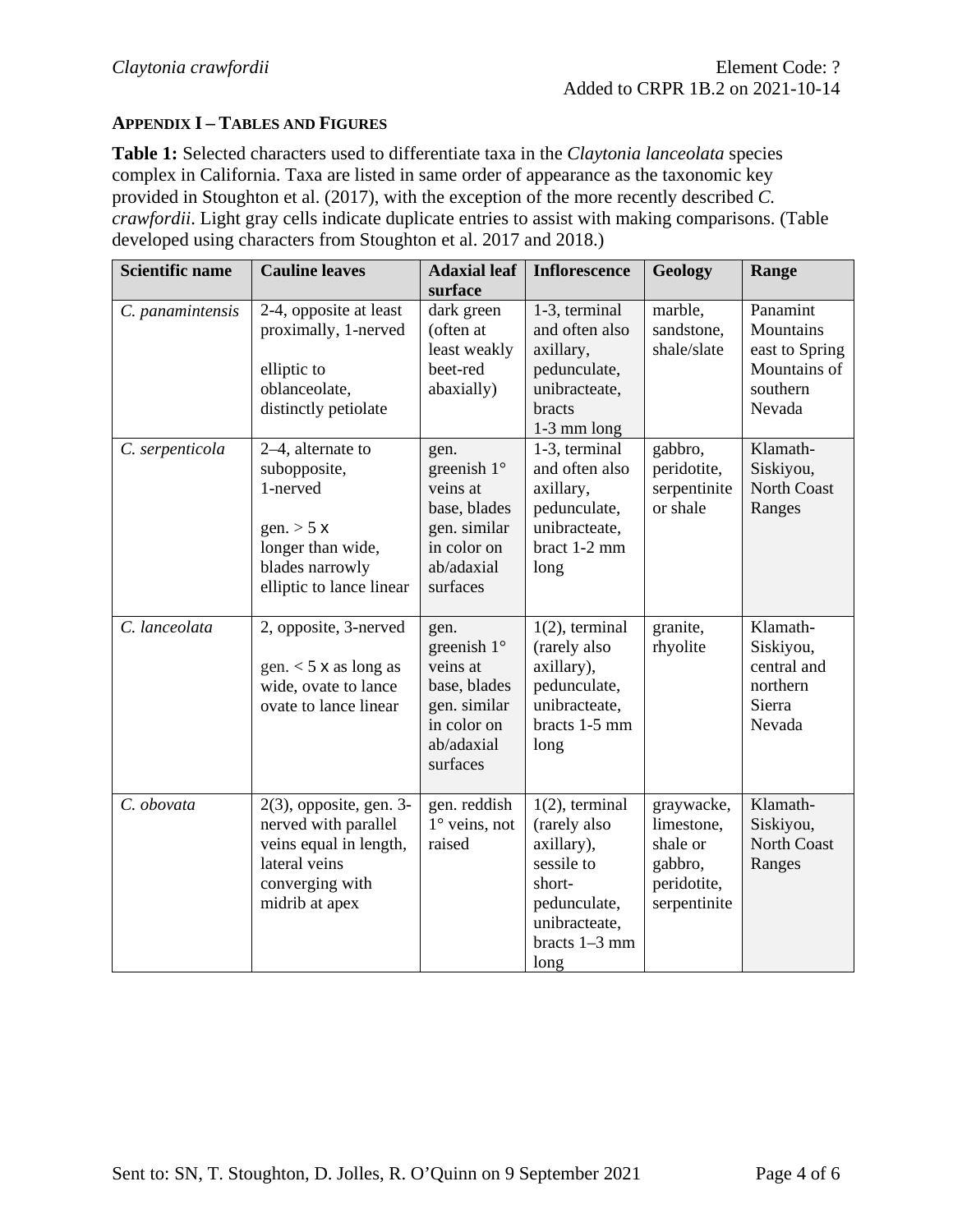| <b>Scientific name</b>            | <b>Cauline leaves</b>                                                                                                                                                                                        | <b>Adaxial leaf</b><br>surface                                                                                                      | <b>Inflorescence</b>                                                                                                             | Geology                       | Range                          |
|-----------------------------------|--------------------------------------------------------------------------------------------------------------------------------------------------------------------------------------------------------------|-------------------------------------------------------------------------------------------------------------------------------------|----------------------------------------------------------------------------------------------------------------------------------|-------------------------------|--------------------------------|
| C. peirsonii ssp.<br>bernardinus  | 2-4, opposite at least<br>proximally, 1-nerved<br>often $\geq 6$ x longer<br>than wide, linear to<br>lanceolate, sessile                                                                                     | gen reddish,<br>sunken 1°<br>veins; $2^{\circ}$<br>veins of<br>cauline<br>leaves<br>weakly if at<br>all raised                      | 1-3, terminal<br>and often also<br>axillary,<br>sessile to<br>short-<br>pedunculate,<br>unibracteate,<br>bracts<br>$1-3$ mm long | limestone,<br>marble          | San<br>Bernardino<br>Mountains |
| C. peirsonii ssp.<br>yorkii       | 2-4, opposite at least<br>proximally, 1-nerved<br>$< 6$ x longer than<br>wide, gen. weakly<br>pigmented on abaxial<br>surfaces (reddish to<br>purplish pigmentation<br>often absent in stem<br>and pedicels) | gen reddish,<br>sunken 1°<br>veins; 2°<br>veins<br>gen.<br>noticeably<br>raised                                                     | 1-3, terminal<br>and often also<br>axillary,<br>sessile to<br>short-<br>pedunculate,<br>unibracteate,<br>bract 1-3 mm<br>long    | rhyolite                      | southern<br>Sierra<br>Nevada   |
| C. peirsonii ssp.<br>peirsonii    | 2-4, opposite at least<br>proximally, 1-nerved<br>$< 6$ x longer than<br>wide (gen. $<$ 3.5 $\times$ as<br>long as wide),<br>variously shaped but<br>gen. not oblanceolate,<br>sessile                       | gen. reddish,<br>sunken $1^\circ$<br>veins<br><i>(sometimes)</i><br>branched);<br>$2^{\circ}$ veins<br>gen.<br>noticeably<br>raised | 1-3, terminal<br>and often also<br>axillary,<br>sessile to<br>short-<br>pedunculate,<br>unibracteate,<br>bracts 1-3 mm<br>long   | gneiss,<br>granite,<br>schist | San Gabriel<br>Mountains       |
| C. peirsonii ssp.<br>californacis | 2-4, opposite at least<br>proximally, 1-nerved<br>$< 6 \times$ longer than<br>wide (gen. $>$ 3.5 $\times$ as<br>long as wide), gen.<br>oblanceolate to<br>elliptic, sessile                                  | gen. reddish,<br>sunken 1°<br>veins; $2^{\circ}$<br>veins gen.<br>noticeably<br>raised                                              | 1-3, terminal<br>and often also<br>axillary,<br>sessile to<br>short-<br>pedunculate,<br>unibracteate,<br>bracts<br>$1-3$ mm long | limestone,<br>marble          | San<br>Bernardino<br>Mountains |
| C. crawfordii                     | $2(3?)$ , opposite, gen.<br>3-nerved with parallel<br>veins equal in length,<br>lateral veins<br>converging with<br>midrib at apex<br>narrower in width<br>than C. obovata                                   | $2^{\circ}$ veins<br>gen.<br>noticeably<br>raised                                                                                   | 1-3, terminal<br>(rarely also<br>axillary),<br>elongate<br>peduncle                                                              | volcanic                      | central Sierra<br>Nevada       |

# **Sources:**